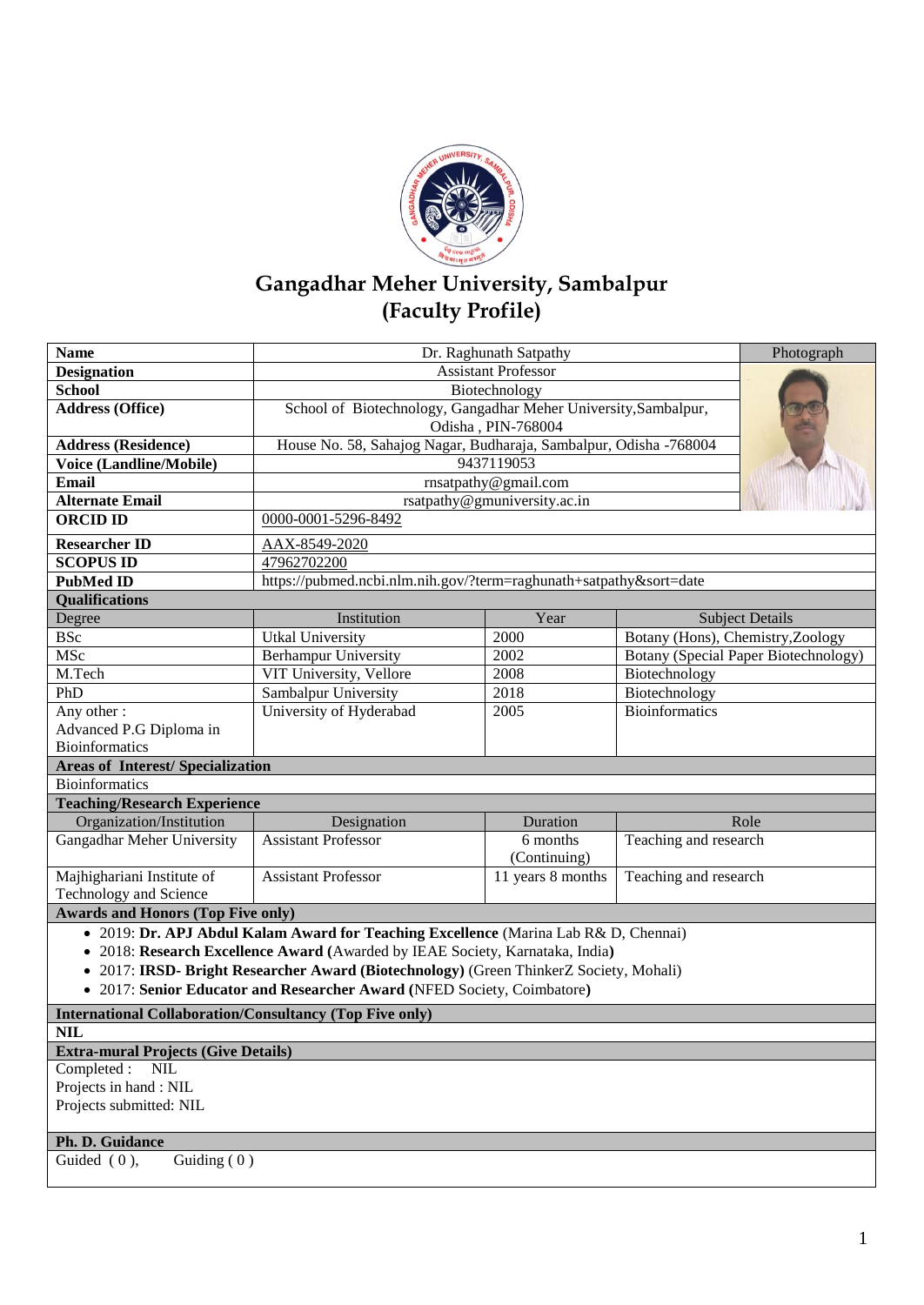| <b>Publications</b>                                                           |                                                                                                                     |  |                                                                                                                           |  |  |
|-------------------------------------------------------------------------------|---------------------------------------------------------------------------------------------------------------------|--|---------------------------------------------------------------------------------------------------------------------------|--|--|
|                                                                               | Number of Publications:                                                                                             |  |                                                                                                                           |  |  |
|                                                                               | Books/Monographs:                                                                                                   |  | Total (01), Last Five Years (01), Last Three Years (01), Last One Year<br>(01)                                            |  |  |
|                                                                               | <b>Book Chapters:</b>                                                                                               |  | Total (10), Last Five Years (09), Last Three Years (05), Last One Year (02)                                               |  |  |
|                                                                               | Research papers:                                                                                                    |  | Total (24), Last Five Years (12), Last Three Years (03), Last One Year (03)                                               |  |  |
|                                                                               | Reviews:                                                                                                            |  | Total (05), Last Five Years (05), Last Three Years (04), Last One Year<br>(02)                                            |  |  |
|                                                                               | <b>Best Peer/Review Publications (Up to 5)</b>                                                                      |  |                                                                                                                           |  |  |
| 1.                                                                            |                                                                                                                     |  | Satpathy, R. (2020). Application of Molecular Docking Methods on Endocrine Disrupting Chemicals: A Review. Journal        |  |  |
|                                                                               |                                                                                                                     |  | of Applied Biotechnology Reports, 7(2), 74-80. DOI: 10.30491/jabr.2020.108287 (SCOPUS)                                    |  |  |
| 2.                                                                            |                                                                                                                     |  | Satpathy, R. (2019). Quantitative structure–activity relationship methods for the prediction of the toxicity of           |  |  |
|                                                                               |                                                                                                                     |  | pollutants. Environmental Chemistry Letters, 17(1), 123-128. https://doi.org/10.1007/s10311-018-0780-1 (SCI)              |  |  |
| 3.                                                                            |                                                                                                                     |  | Satpathy, R., Konkimalla, V. B., & Ratha, J. (2017). Microbial dehalogenation: 3-chloropropanoic acid (3-CPA)             |  |  |
|                                                                               |                                                                                                                     |  | degradation as a case study. Microbiology, 86(1), 32-41. DOI: 10.1134/S0026261716060175 (SCI)                             |  |  |
| 4.                                                                            |                                                                                                                     |  | Satpathy, R., Konkimalla, V. B., & Ratha, J. (2016). In silico phylogenetic analysis and molecular modelling study of 2-  |  |  |
|                                                                               |                                                                                                                     |  | haloalkanoic acid dehalogenase enzymes from bacterial and fungal origin. Advances in bioinformatics, 2016., Article ID    |  |  |
|                                                                               |                                                                                                                     |  | 8701201, 10 page, http://dx.doi.org/10.1155/2016/8701201. (SCOPUS)                                                        |  |  |
| 5.                                                                            | Satpathy, R., Konkimalla, V. B., & Ratha, J. (2015). Application of bioinformatics tools and databases in microbial |  |                                                                                                                           |  |  |
|                                                                               | dehalogenation<br>research:<br>A<br>review. Applied<br>biochemistry<br>and<br>$microbiology, 51(1), 11-20.$         |  |                                                                                                                           |  |  |
|                                                                               | DOI:10.1134/S0003683815010147 (SCI)                                                                                 |  |                                                                                                                           |  |  |
|                                                                               | Paper Presentation in Major Conferences (Up to 5)                                                                   |  |                                                                                                                           |  |  |
| 1.                                                                            |                                                                                                                     |  | Raghunath Satpathy, VB Konkimalla, J Ratha, Identification of novel dehalogease enzyme producing bacteria for             |  |  |
|                                                                               |                                                                                                                     |  | microbial degradation of 3-Chloropropionic Acid (3 CPA), National conference on Recent advances in Biotechnology          |  |  |
|                                                                               | and Biofuel, Bilaspur University September 12-13, 2016 page no. 9.                                                  |  |                                                                                                                           |  |  |
| 2.                                                                            |                                                                                                                     |  | Raghunath Satpathy, VB Konkimalla, J Ratha, Protein engineering and design in bacterial haloalkane dehalogenase : A       |  |  |
|                                                                               |                                                                                                                     |  | Bioinformatics based approach, International conference on Recent advances in computer science and Information            |  |  |
|                                                                               |                                                                                                                     |  | Technology, Bengaluru, July 24, 2016, page no. 58. ISBN: 978-93-86083-69-2. .                                             |  |  |
| 3.                                                                            |                                                                                                                     |  | Raghunath Satpathy, Rashmiranjan Behera, Biswajit Nayak Chloride-ion Proline interaction in Haloalkane                    |  |  |
|                                                                               |                                                                                                                     |  | dehalogenase: A computational approach, National seminar on Science Technology for Human Devlopment, Siksha               |  |  |
|                                                                               | 'O' Anusandhan University, December 05-06, 2014.                                                                    |  |                                                                                                                           |  |  |
| 4.                                                                            |                                                                                                                     |  | Raghunath Satpathy, Vimal Yadav, Rajesh Kumar Guru, Rashmiranjan Behera, In silico based investigation of anti-           |  |  |
|                                                                               |                                                                                                                     |  | renal cancer compounds by molecular docking method. National seminar on Vedic studies & information technology,           |  |  |
|                                                                               | 23-24 August 2011.                                                                                                  |  |                                                                                                                           |  |  |
| 5.                                                                            |                                                                                                                     |  | Raghunath Satpathy, Rasmiranjan Behera, Rajesh Guru, Insilco study of NP antigenic peptide cross immunity among           |  |  |
|                                                                               |                                                                                                                     |  | Indian 2009 and 1980 H1N1 viral strains, National Conference on Cellular and Molecular immunology, Andhra                 |  |  |
|                                                                               | University, September 25-26 2010.                                                                                   |  |                                                                                                                           |  |  |
|                                                                               | Patents (if any)                                                                                                    |  |                                                                                                                           |  |  |
| $)$ , Accepted: $($<br>Filed: $(0)$<br>$\bf{0}$                               |                                                                                                                     |  |                                                                                                                           |  |  |
|                                                                               |                                                                                                                     |  | Events (Seminar/Symposium/Webinar/Workshop/FDP/Conference etc.) organized in capacity of convener/co-convener             |  |  |
|                                                                               | National: (01), International: (0)                                                                                  |  |                                                                                                                           |  |  |
|                                                                               | Memberships of Professional Bodies/Societies (Up to 5)                                                              |  |                                                                                                                           |  |  |
| ٠                                                                             | Odisha Bigyan Academy (OBA) (Membership No.: 626)                                                                   |  |                                                                                                                           |  |  |
| $\bullet$                                                                     |                                                                                                                     |  | Society for applied Biotechnology (SABT) (Membership No.: LM/147)                                                         |  |  |
| $\bullet$                                                                     |                                                                                                                     |  | Biochemical Technology Society (BTS) (Membership No.: 5346-2754-3178-1068)                                                |  |  |
| ٠                                                                             |                                                                                                                     |  | International society for research and development (ISRD) (Membership No. M4150900753)                                    |  |  |
|                                                                               |                                                                                                                     |  | Asia-Pacific Chemical, Biological& Environmental Engineering Society (APCBEES) (Membership No.: 201778)                   |  |  |
|                                                                               | <b>Other Details (Academic/Research Related)</b>                                                                    |  |                                                                                                                           |  |  |
|                                                                               |                                                                                                                     |  |                                                                                                                           |  |  |
| ٠                                                                             |                                                                                                                     |  | 2020: Two week International on-line FDP on " Bioinformatics, Big Data and Drug Discovery – Prospects &                   |  |  |
|                                                                               |                                                                                                                     |  | Challenges" conducted by Govind Ballabh Pant Institute of Engineering & Technology (GBPIET), Pauri, Uttarakhand           |  |  |
|                                                                               | $(14.09.2020-24.09.2020)$                                                                                           |  |                                                                                                                           |  |  |
|                                                                               | 2020: 14 days On-line Certificate programme on "Advanced Research Methodology and Data Analysis" conducted          |  |                                                                                                                           |  |  |
|                                                                               | by ASBM University, Bhubaneswar (1.07.2020-14.07.2020)                                                              |  |                                                                                                                           |  |  |
|                                                                               | 2020 (January - April): Successfully completed NPTEL 12 week Online Certification course on "Bioinformatics:        |  |                                                                                                                           |  |  |
|                                                                               | <b>Algorithm and Applications</b> " (IIT Madras)                                                                    |  |                                                                                                                           |  |  |
|                                                                               | 2019: (July-October): Successfully completed NPTEL 12 week Online Certification course on "Genetic Engineering:     |  |                                                                                                                           |  |  |
| Theory and Applications" (IIT Guwahati) with Score 75% and Ellite recognition |                                                                                                                     |  |                                                                                                                           |  |  |
|                                                                               |                                                                                                                     |  | • 2012:Two week Academies Refresher course on Experimental Biology (IISER Kolkata from $19th$ -31 <sup>st</sup> Dec 2012) |  |  |
|                                                                               |                                                                                                                     |  | • 2012: High impact teaching skills (by WIPRO Mission 10X trainer) 17 <sup>th</sup> -21 <sup>st</sup> April 2012          |  |  |